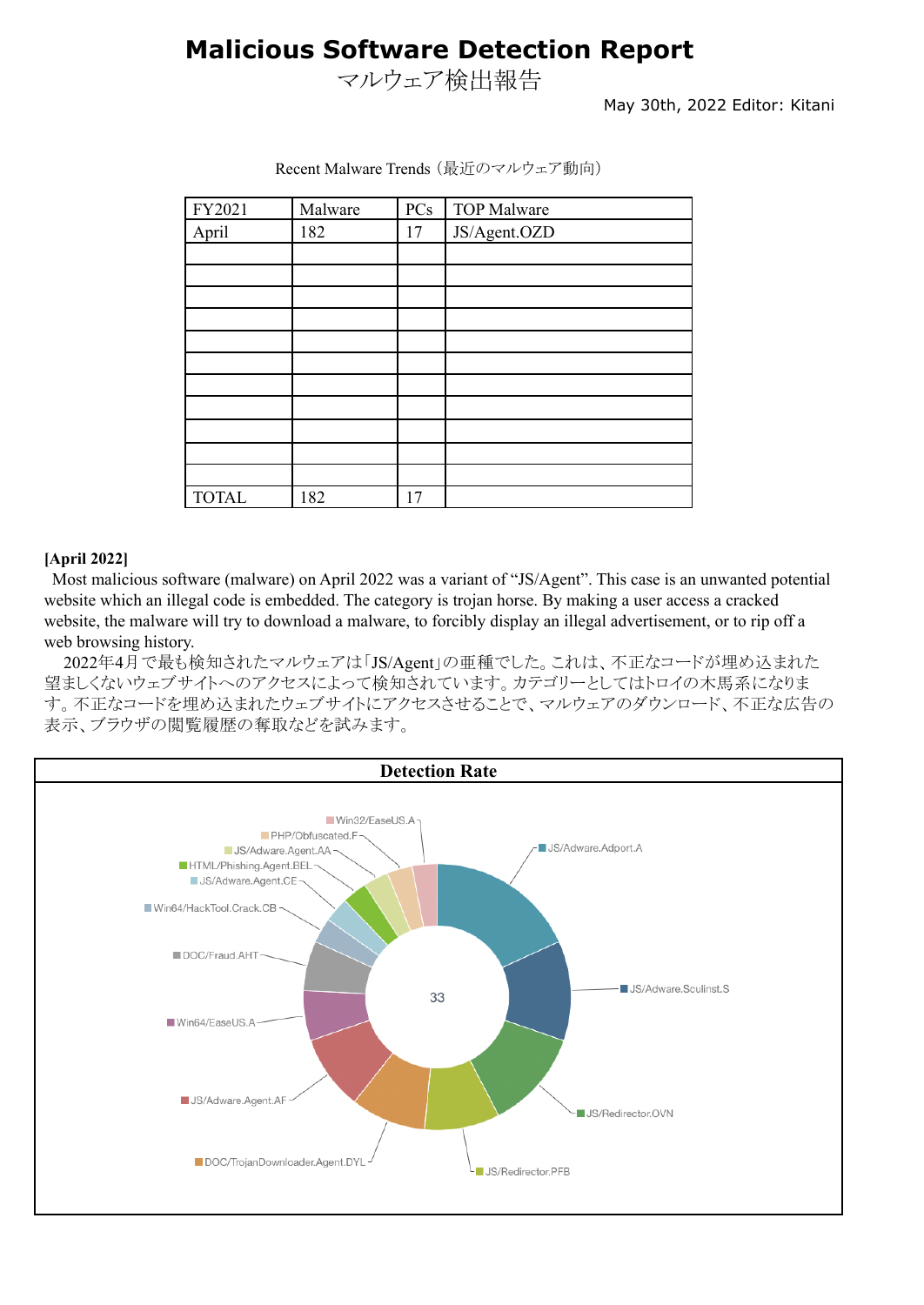## **Malicious Software Detection Report**

マルウェア検出報告

May 30th, 2022 Editor: Kitani



For the Center's members.

The Center's security software has been blocking the detected malware but please check your security software (latest virus definition, not too old software) in your PC if you have a private PC that needs to protect malware by yourself. Then, if you worry about the information infrastructure regarding the information security, please contact the information processing office.

### 本研究所構成員の皆様へ

本研究所セキュリティ対策ソフトウェアは、これらの検知したマルウェアをブロックしましたが、各セキュリティ 対策ソフトウェアのウィルス定義が最新かどうか(古すぎる日付ではないかどうか)確認しておいてください。ま た、情報セキュリティに関して不安に思うことがあれは、情報処理室へお問い合わせください。

### At least, **PLEASE check the following prevention measures.**

また、少なくても下記の対策は常日頃からチェックしてください。

#### **1. Create "Autorun.inf" folder on the top of your removable media.**

外部メディアのトップに「Autorun.inf」フォルダを作成する

A lot of malware tries to overwrite "Autorun.inf" file on the top of a removable media because Windows OS automatically carries out a program by loading "Autorun.inf" setting when the media inserts to a PC. b Therefore, the malware has lurked into a hidden area and it tries to act by loading "Autorun.inf" file. **Simple** malware is a failure of the overwriting of the "Autorun.inf" file if the "Autorun.inf" folder exists. This is **a small-scale security prevention measure, but please cooperate for reducing the infection to removable media.**

マルウェアの多くは、外部メディアのトップに Autorun.inf ファイルを作成し、感染を広げようとします。これ は、Windows OS が外部メディアを接続する際に、そのファイルに書かれた命令をチェックして実行しようと するためです。もし Autorun.inf フォルダが存在すると、単純なマルウェアの場合、Autorun.inf への書き込 みに失敗します。これは小規模で手軽なセキュリティ対策になりますが、過去に効果が出たことあります。

### **2. Update of the computer security**(OSやアプリのセキュリティ更新を忘れずに!) **<http://www.cseas.kyoto-u.ac.jp/info/security> (in English and Japanese)**

**Transition of Malware Detections since 2017**